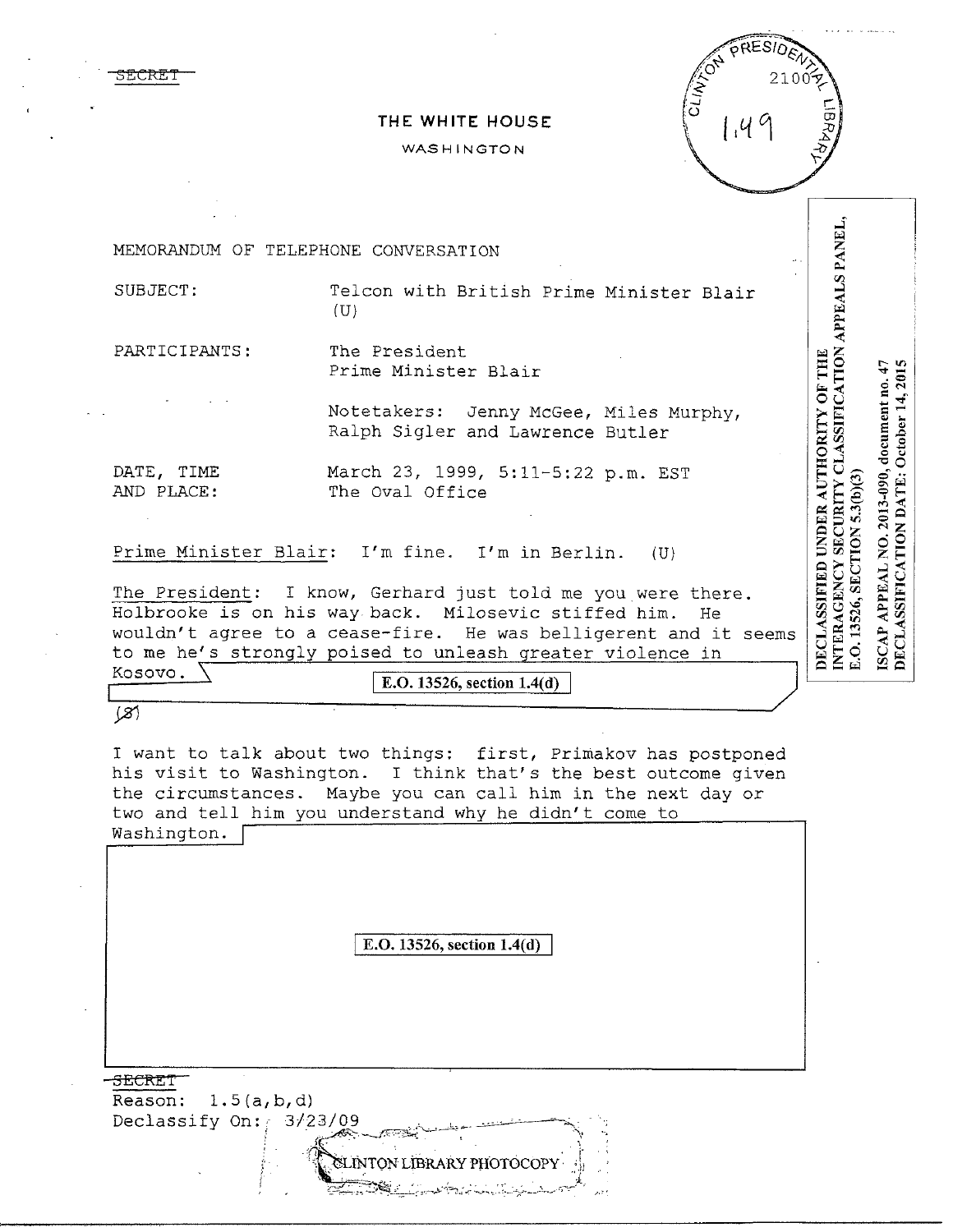| E.O. 13526, section 1.4(d)                                                                                                                                                |
|---------------------------------------------------------------------------------------------------------------------------------------------------------------------------|
|                                                                                                                                                                           |
|                                                                                                                                                                           |
| Prime Minister Blair:<br>E.O. 13526, section $1.4(b)(d)$                                                                                                                  |
| The President:<br>$\mathcal{G}'$<br>E.O. 13526, section 1.4(d)                                                                                                            |
| Prime Minister Blair:                                                                                                                                                     |
| E.O. 13526, section $1.4(b)(d)$                                                                                                                                           |
|                                                                                                                                                                           |
|                                                                                                                                                                           |
| The President:<br>E.O. 13526, section 1.4(d)                                                                                                                              |
| Prime Minister Blair:                                                                                                                                                     |
| E.O. 13526, section $1.4(b)(d)$                                                                                                                                           |
| The President: Yes, we sat around the room today saying, "Geez,                                                                                                           |
| this is really bad. We could lose what we did in Bosnia but we<br>have no option." If we don't, he will just clean them out, kill<br>a bunch of people and do bad things. |
|                                                                                                                                                                           |
| E.O. 13526, section 1.4(d)                                                                                                                                                |
|                                                                                                                                                                           |
|                                                                                                                                                                           |

 $\ddot{\phantom{a}}$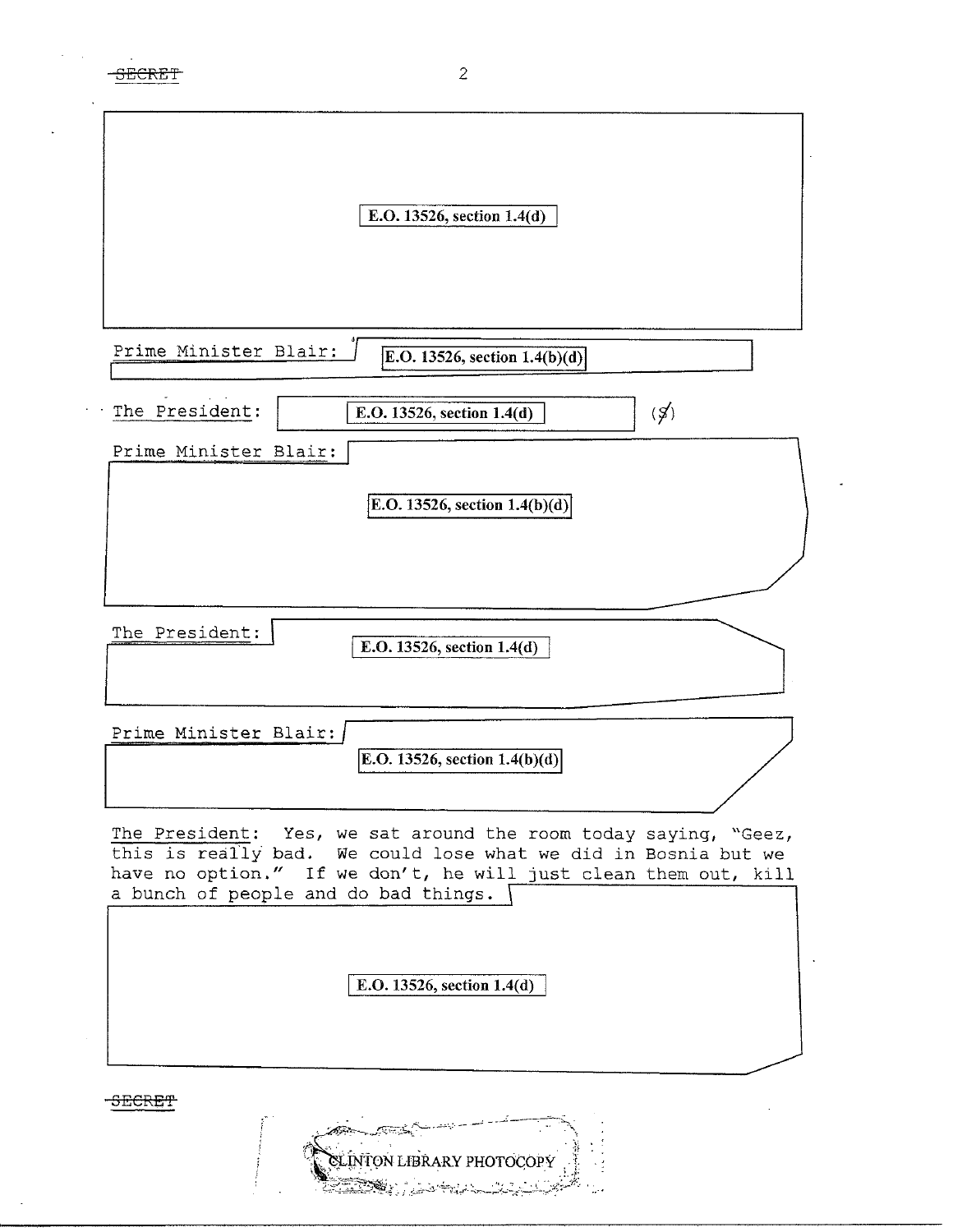SECRET 3

| E.O. 13526, section 1.4(d)                                                                  |
|---------------------------------------------------------------------------------------------|
|                                                                                             |
| <b>E.O.</b> 13526, section $1.4(b)(d)$<br>Prime Minister Blair:<br>487                      |
| The President: Is Jacques there with you, or is Jospin there?<br>(C)                        |
| Prime Minister Blair: They are both in Berlin, yes. $(0, 0)$                                |
| The President:<br>E.O. 13526, section 1.4(d)                                                |
| Prime Minister Blair:<br>E.O. 13526, section $1.4(b)(d)$                                    |
| The President: Did it go over well in Europe? Act                                           |
| Prime Minister Blair: Yes, it went over very well. Our media<br>said it was very effective. |
| E.O. 13526, section $1.4(b)(d)$                                                             |
|                                                                                             |

The President: I am completely there and knew you would be too.

 $\boxed{\text{E.O. 13526, section 1.4(d)}}$ 

Prime Minister Blair: Okay, I will speak to him about that.

 $E.O.$  13526, section 1.4(b)(d)

 $\bar{z}$ 

SECRET

I